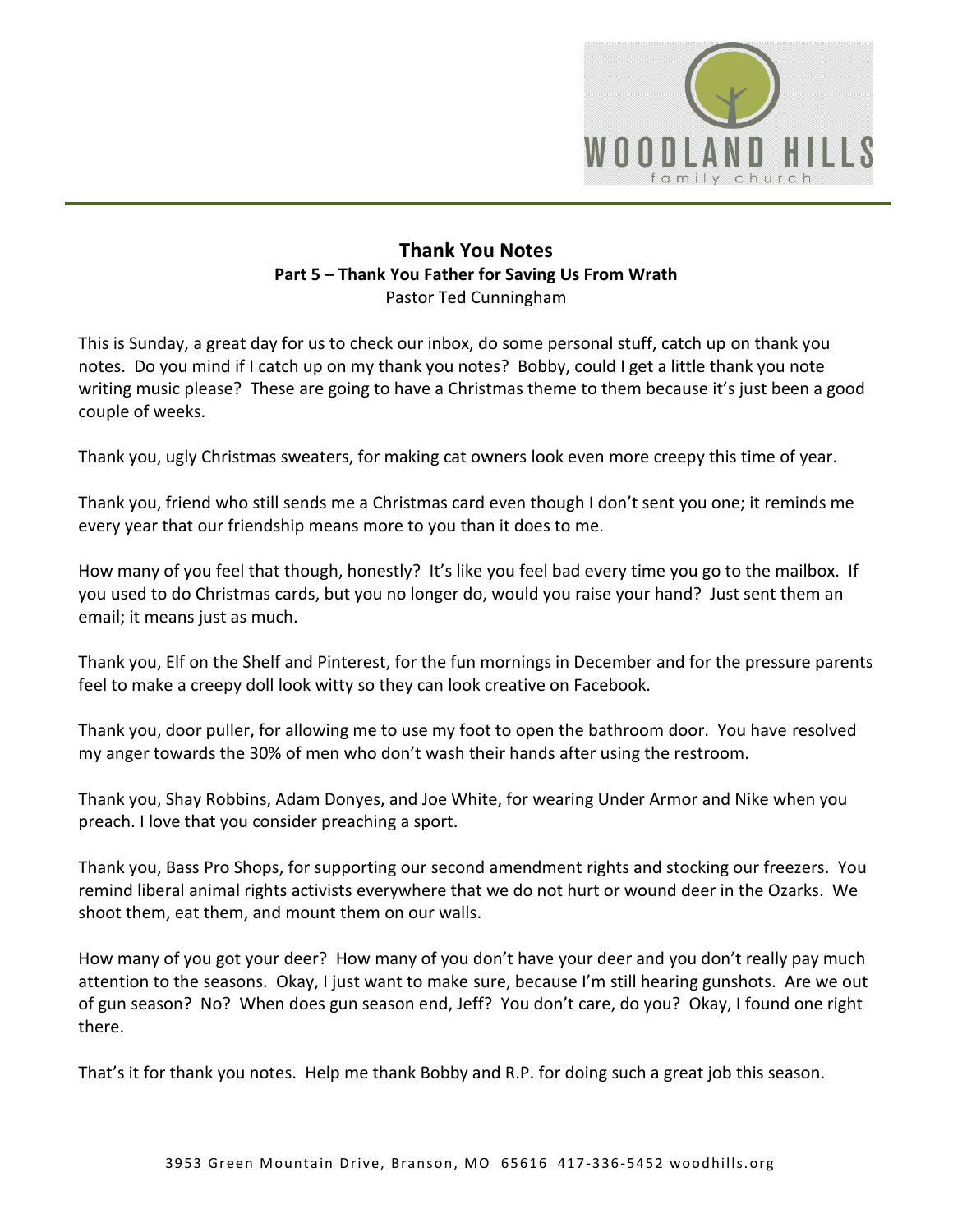We're in 1 Thessalonians 5 and we're going to pick up where Shay left off last week. He talked about the rapture. Paul said, "I don't want you to be uninformed about those who have fallen asleep. We will be gathered with them in the air to meet the Lord." We call that the rapture.

If you're brand new to this series, we've been going through the book of 1 Thessalonians. It's a letter that's written to new, young believers. Timothy brings a report to Paul about their faith and Paul is very encouraged about their faith, but he has to wrestle with and explain some things, and he does it in a very pastoral, fatherly tone. He says, "I'm encouraged by what I hear about your faith." He's challenged by it, but talks to them about leadership, he talks to them about end times, he talks to them about moral purity. He covers doctrine and he covers practical application. Today we are going to end in Chapter 5 and we are thanking our Father for saving us from wrath. We are going to talk about how it's all going to end.

We are fascinated today with end times. I went into Books A Million yesterday and right as I came down the main aisle, there was a magazine and it said Doomsday. There's a Doomsday magazine. I picked it up and started flipping through it and it freaked me out a little bit. There were people in their writing… I don't know if you know what I'm talking about when I say this, but it was like they were excited for the end. In many ways, they were hoping it was going to be a whole lot worse than it actually will be. Does anybody know what I'm talking about? It's like they are preparing and making rooms and stocking up and getting ready for the end.

That's not the tone we are going to get today, and it's not the theology of what we are going to get today. We are going to talk about what you need to do to be ready for the end times and it's one question you need to ask. Have you placed faith in Jesus? Is Jesus your savior? If you would answer that yes or no, here is the big question we are going to wrestle with.

## **Why should I study prophecy?**

Why does it matter to know how it's all going to end? Why is this even important? To be honest with you, this week, when I was reading and studying, I was thinking about the person who has no exposure to what we call eschatology. Eschatology is they study of end times. The person who has never studied it or never been to a Sunday school class or never been in a church where it's been taught… It's like how to we start?

Some churches will spend years teaching through this. I want to put this on a level that you leave today going "Okay, I need to be aware; I need to know; this is important for me to study." We want to deal with the why. There are three reasons why you should and a reason why you shouldn't study eschatology or the study of end times. I'm going to take these four… I've paraphrased them from the commentary of Hampton Keathley. His is a commentary I go to quite often and couldn't improve upon what he said, so we are taking those and using them for this question being answered right there.

#### **Knowing prophecy comforts, encourages, and gives hope where there would normally be no hope.**

Knowing prophecy will calm you down a little bit, as you watch Fox News. I promise you. You shouldn't get all worked up. You're watching and you're thinking *I know what's happening here; this makes sense.*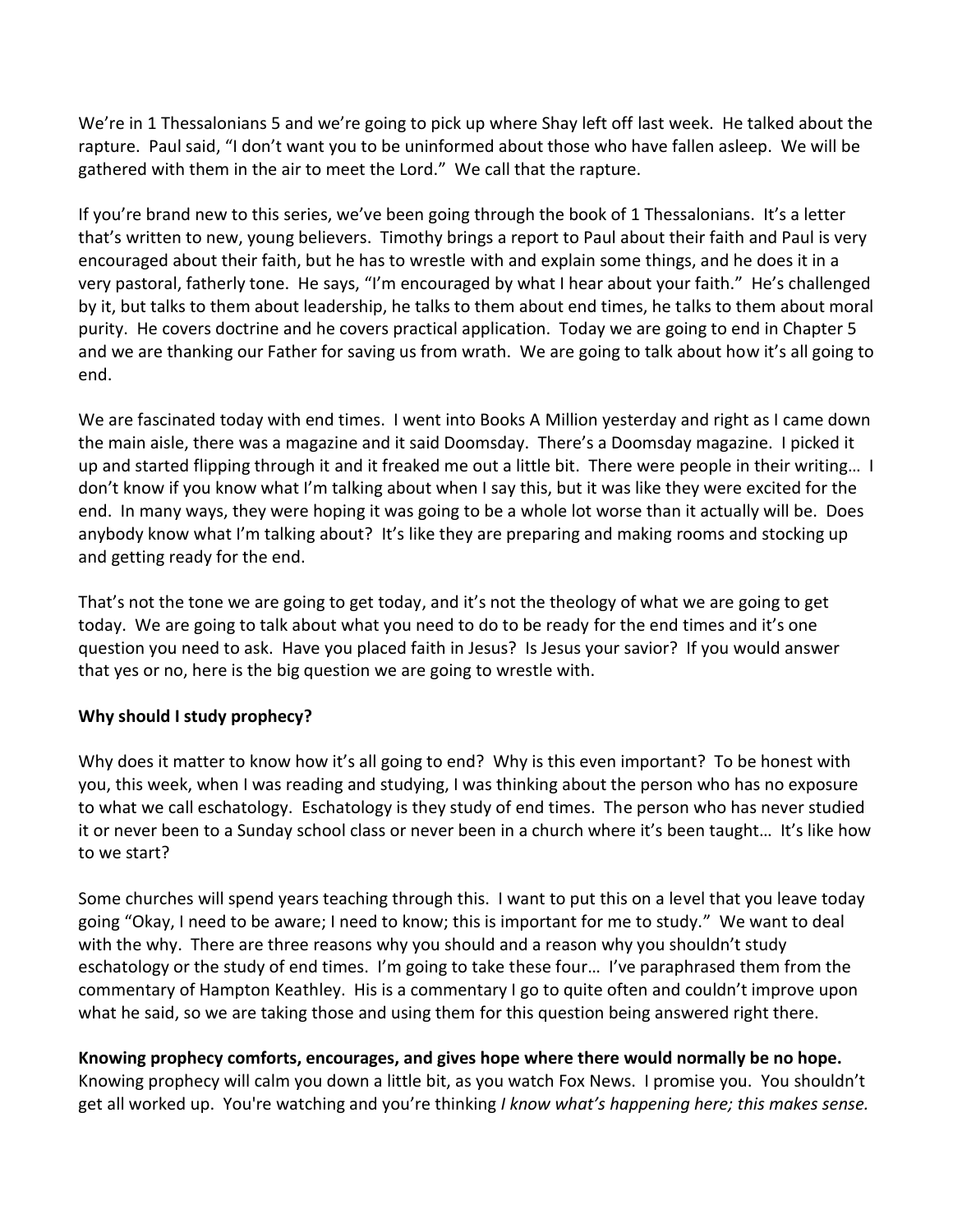How many of you think our country and our churches today could use a little good news and some hope? We're living in a time where we need it. And the study of prophecy is going to comfort us. I should understand end times events so when I see and hear the news, I know where we're headed; I know where it's going and it's not shocking.

**Knowing prophecy protects Christians from the counterfeit strategies of Satan and the world system that is under his control**. Shay mentioned this a little bit last week about knowing the difference between real and counterfeit. You want to be able to hear things and know they are not true. To be honest with you, in Branson, I have had a lot of people come up to me and ask me questions that I don't have a clue as to what the answer is. I've had folks here at Woodland Hills, who have been at Woodland Hills for a number of years, come up and ask me what I think about the Mayan calendar. I don't own one. I use a 365 day… If you really want to know, it has scripture verses on it. They will bring dates to me, telling me when things are going to happen. They are all worked up. Just calm down; you don't need to be stressed. I hope you get that in the tone of Paul's writing today. He's calming them.

When you read 1 Thessalonians 4, starting in Verse 13, all the way through, you're encouraged. He's helping them to be informed about death – those who are believers in Christ Jesus who died. To me, it's like a dad talking to his son. He's encouraging him and comforting him. I encourage you to run from the person who tries to get you all stoked up on this stuff. A room in your house is not going to protect you from the coming wrath. Buckets of food aren't going to prepare you for the coming wrath. I know where I'm at and you know where I stand on this, but you're guns aren't going to protect you from the coming wrath.

You're like "Oh, you had me up until that one right there. Now I'm not with you." Listen, we believe in gun control at Woodland Hills. We do; we're going to write it into our constitution. We believe gun control is using both hands. We have the guy with his arms crossed in disapproval sitting next to the Bass Pro Shop guy in his camo, clapping his hands; that's what I love about this church. Liberals get in every now and then.

**Knowing prophecy motivates Christians to holy living**. We are going to see it today. We should be anticipating the return of the Lord Jesus Christ. We should be excited about it and, as we will see in the text, we should be living our lives that we would be found holy and blameless on that day. We should be moving toward that. This should impact the way you live when you study end times.

**Knowing prophecy is not for the purpose to satisfy our curiosity or an urge for the sensational.** I have a lot of friends like this in ministry. They only study it to debate and argue and fight people. There is a practical side of knowing prophecy that it should motivate us to see how many people we can take with us. I'm not as concerned about seeing if I can keep the Titanic afloat; let's see how many people we can save before the Titanic goes down. That's a better thought. We get all sorts of bad theology about the way the world will end.

I had a gentleman come up to me a couple of months ago and he was in tears because he thought this was our last week on earth. Listen, I want to go today. When I'm watching Fox News, my prayer is "Dear Jesus, come now!" I'm done. I would love for him to come in the middle of sermon prep.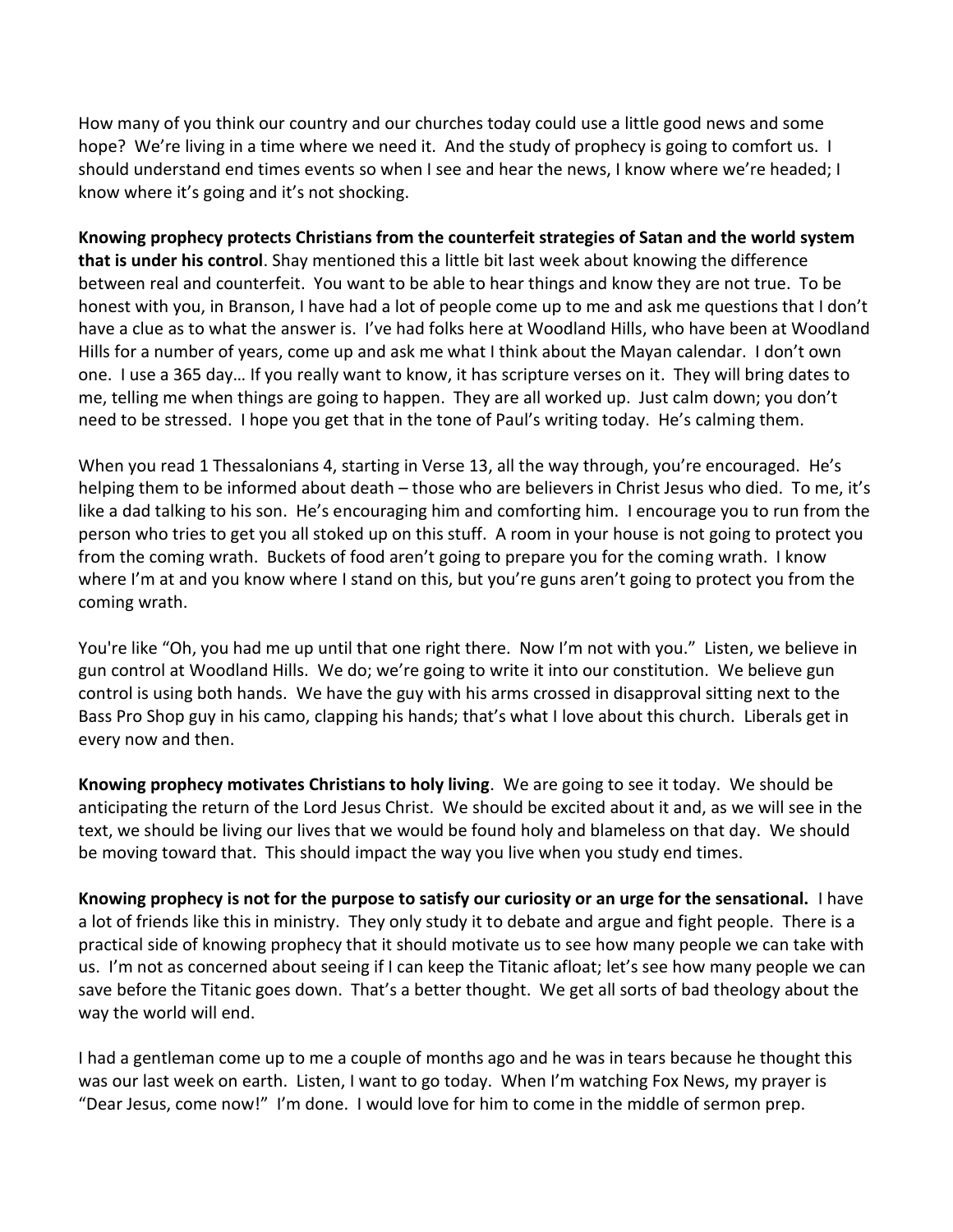We should be living in anticipation. If I knew the Lord was returning in six days, I would be excited. But for some, when they think about the world ending, they are filled with dread.

I hope the words from scripture today encourage you. I hope they comfort you, because maybe you've been watching too many movies. You want me to tell you how the world is going to end and you want specifics. Well, let's just walk through some movies and see how it's not going to end.

This is Independence Day – I promise you it won't be aliens. Remember the great line: "Mr. President, they're using our satellites against us." How many of you have heard that Independence Day 2 is coming out next year and you're excited about it? My wife says she ain't going. She thinks it's one of the dumbest movies she's ever seen.

This is World War Z – Some of you are going "Ted, don't be ridiculous; we're not going to be taken out by aliens. We all know it's going to be zombies." And we know the only people that are going to survive are beautiful people with nice hair. I had to show this one because I get compared to Brad Pitt the most. I am mistaken for Brad Pitt a lot. It's a crazy movie, right? I love this because… Amy's like "Don't make me see another stupid movie." I tell her It's research. You have to have research so we know what we're talking about and dealing with. She hated it. She said it was the dumbest waste of money we ever spent. You know the zombies click their front teeth together. All I have to do to have a good time at night, as we are falling asleep, is I inch over on the bed a little bit and I get right in her ear and all I have to do is click my teeth together in her ear and it freaks her right out.

I Am Legend – Will Smith is the only guy left on Manhattan. We saw this at the IMAX with Andy and Stephanie Watson. It was a crazy movie. About halfway through and during one of the worst scenes, Stephanie Watson turn about to Amy and I and goes "I thought this was a movie about a golfer!" It was at the same time that the Legend of Bagger Vance was out.

So it's not aliens, it's not zombies. Some of you are saying it's a flood. Well, we know we have a rainbow to tell us it's not that.

The Day After Tomorrow – Is it going to be an ice age? The ice caps are just going to… We're all going to be taken out and go back to being in the wooly mammoth stage.

The Core – Now this could happen. The center of the earth stops spinning. But we have a solution for this and I think it's a very viable solution. All you have to do is send terranauts down into the center of the earth with nuclear bombs, and they have to be set off just right and the whole thing gets spinning again and the world is safe. Not that one.

Armageddon – Some of you are thinking we're getting more realistic and this one could happen. Just send up a space shuttle to land on an asteroid, drill 800 feet holes, and put a nuclear bomb in it. That can happen, right?

Deep Impact – this is my favorite one. I actually enjoyed this one because it's not gratuitous in my opinion and it wrestles with the ethical questions like who goes and who stays, who lives and who dies.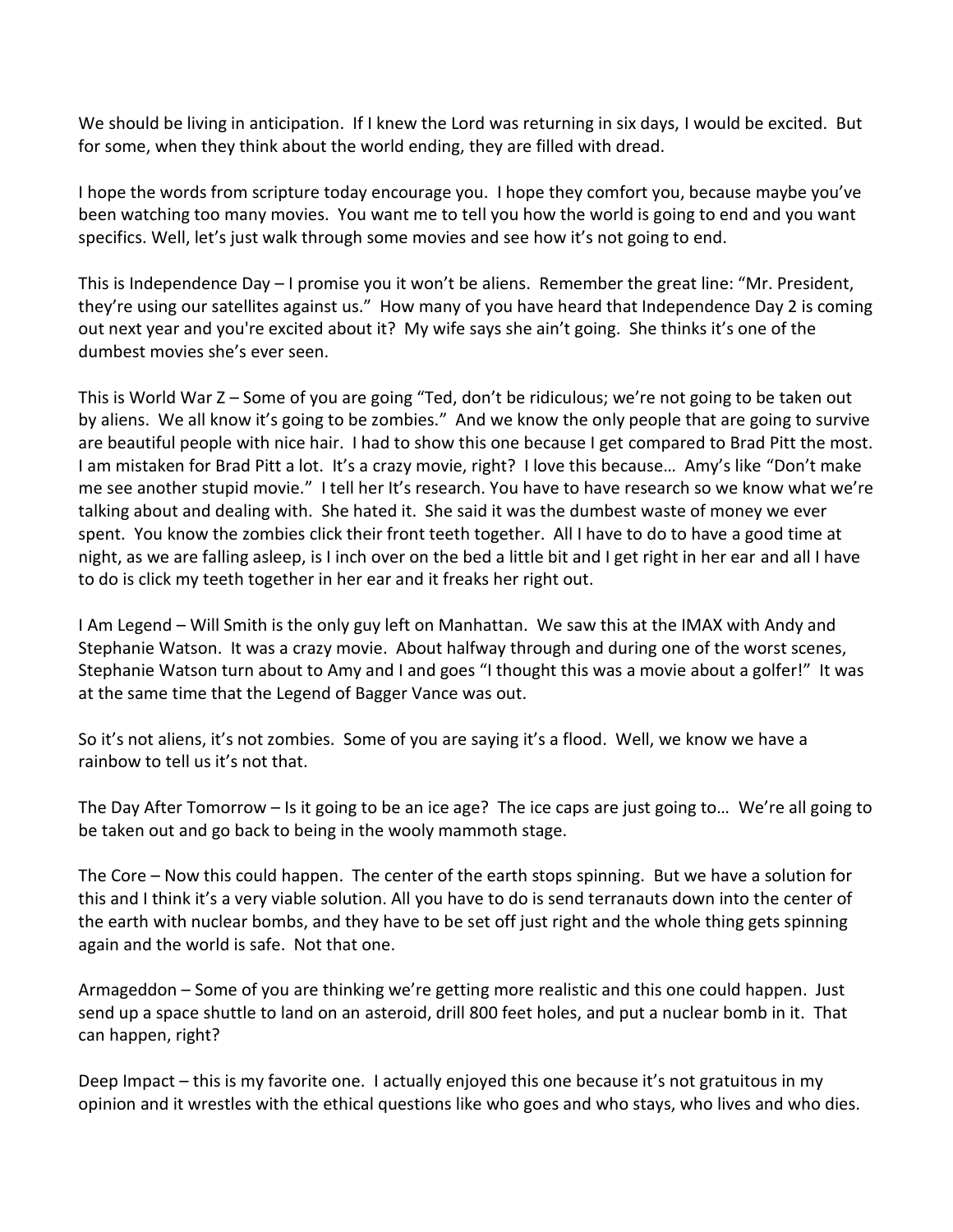You watch people really wrestle emotionally and relationally with the end coming. We've been told the end is, in this case, two years out. How are we going to live? When I watch those movies, I'm thinking this is so practical for us. We know Jesus is returning. How will we live between now and then?

So if it's none of those ways, how is it? Let's look at what Paul shares in 1 Thessalonians 5 and give you clear understanding of prophecy. Now, there are hundreds and hundreds of details being left out of this morning's talk because we just don't have time to go through them. I want to give you an overview of what Paul is referring to when he speaks about the day of the Lord.

1 Thessalonians 5 – *[1](http://www.studylight.org/desk/?q=1th%205:1&t1=en_niv&sr=1) Now, brothers and sisters, about times and dates*… About seasons, about the way it's all going to go down. *…we do not need to write to you, [2](http://www.studylight.org/desk/?q=1th%205:2&t1=en_niv&sr=1) for you know very well…* Now this is important to understand because in the last chapter he said, "We want you to be informed; we don't want you to be uninformed, so I'm going to share with you about the rapture and I'm going to share with you about what happens to believers who have fallen asleep." Almost every scholar agrees that in this first verse, he's speaking to the fact that he instructed them well about end time events. He instructed them when he was with them and he's not going to write about it because they know.

…*that the day of the Lord…* The day of the Lord is an expression; it's a term used in the scripture. In the Old Testament, "the day of the Lord" is used some 20 times. "The last days" is referred to in an eschatological sense some 14 times and "in that day," referring to the day of Lord, is used over 100 times in the Old Testament, speaking of this time of God pouring his wrath out upon the earth.

*…will come like a thief in the night. [3](http://www.studylight.org/desk/?q=1th%205:3&t1=en_niv&sr=1) While people are saying, "Peace and safety…"* You see this in Europe. That's brining the nations together; let's all be one. We're going to have a leader that comes on the scene that rallies everyone together for a period of peace.

*…destruction will come on them suddenly, as labor pains on a pregnant woman, and they will not escape.* Now I want to leave it here for a second because this is very important. It's a small detail, but so important in understanding the scripture. Looking at the pronouns here, you have to see when Paul is speaking to a believer and when he's speaking to a non-believer. As he's speaking about wrath being poured out upon the earth, he's using the term "they" speaking of those who have not placed faith in Jesus. They will experience the wrath, they will experience this period of destruction upon the earth. This time of God pouring out his wrath on all nations, including Israel. The pouring out his wrath on his enemies and restoring Israel to himself. This is the time around the day of the Lord and it's very important to understand. He says they will not escape.

## **What is the day of the Lord?**

What does that term mean and how do we apply it? It's his great wrath on all nations, including Israel. It's the overthrow of God's enemies. If you're a student of prophecy, you know than in Daniel 9, we refer to this as Daniel's 70<sup>th</sup> week. I want to show it to you on a line, on a chart. We are going to put this online. If you Google this or ask Siri, you won't have enough time today to go through all the charts that will be thrown at you. This one is going to be the simplest of all of them that you will see.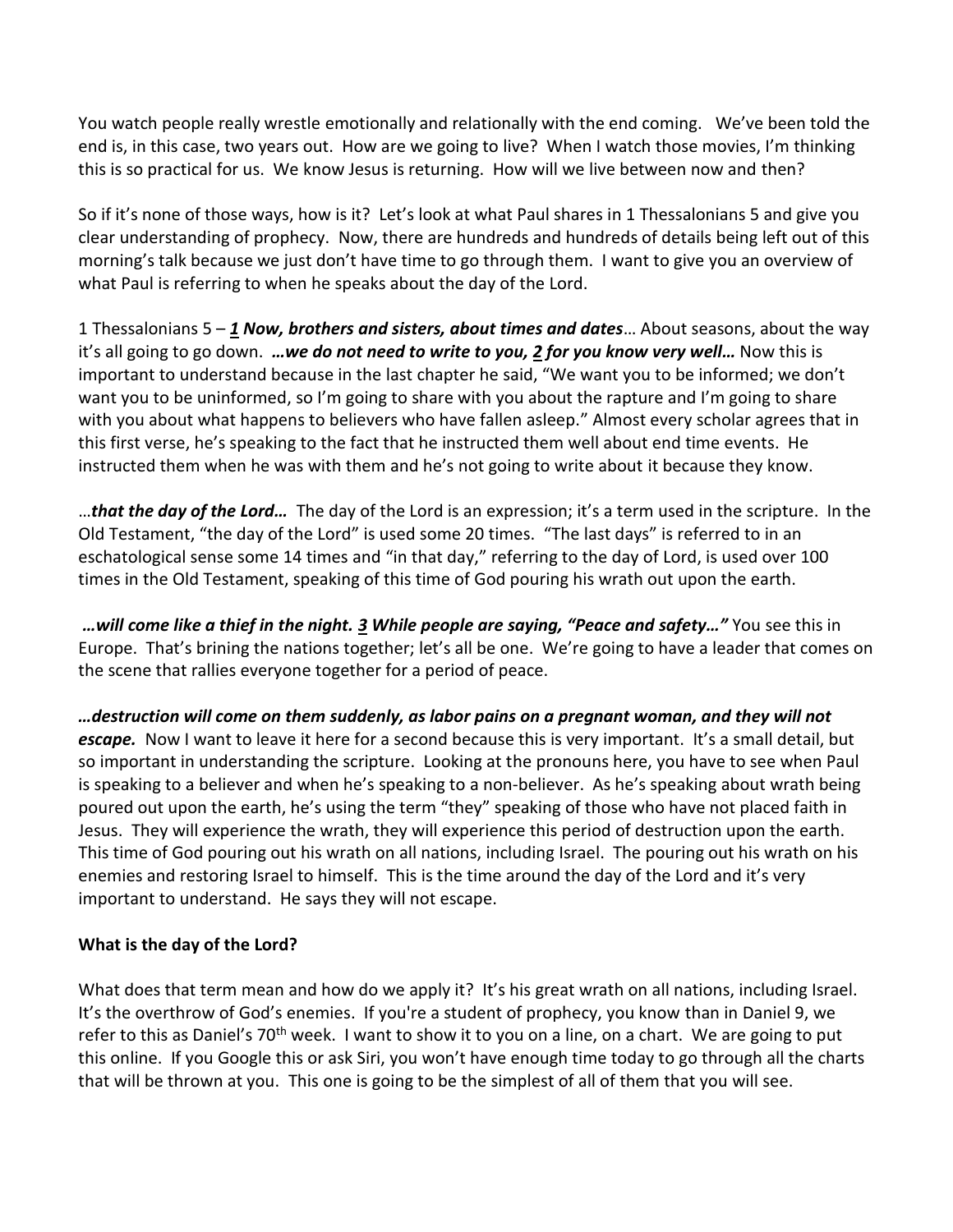Today, you and I are living in the Church Age. We've taken the Book of Revelation, the very last book of your Bible, and we've taken the chapters that relate to each of these time periods that we're talking about. I encourage you to go home, read the Christmas story, and then jump right into Revelation. That's what I recommend because knowing this should be a comfort to each and every one of us.

This is the cross of Christ. This is the death and resurrection of Jesus. We read of the seven churches in Revelation 2 and 3. Shay spoke of it last week, the rapture of the church. It's very important to see this on a line because I believe in a pre-tribulation rapture. Can you and I be friends if you are a posttribulation guy? Yes. You have to believe in the second coming of Jesus. Every follower of Jesus should believe Jesus is returning. I believe 1 Thessalonians 4 and 5 clearly spell out that we are safe from the rapture. We are going to see it in Verse 9. But we are in the Church Age and we are waiting, as Shay talked about last week in 1 Thessalonians 4, for the rapture, for Christ to come and get his bride.

It's one of my favorite pictures in a wedding. I love a wedding. I have the best seat in the house at a wedding; I stand right in front, looking down the aisle. We've had some fantastic weddings at Woodland Hills over the last several months. I get to stand right here and the groom is right here to my left. There are the groomsmen and the bridesmaids. When that moment comes, the doors are closed… We have barns here in the area that have a barn door that flies open. It's the moment we are all waiting for. I get to step out with a pastoral tone in my voice and say, "Please rise." Everybody rises and we all turn… Everybody turns and faces the door. I love how they do it at Integrity Hills too. They burst open those big doors… I always tell the wedding coordinator to make a spectacular bursting open of the doors. We want the doors flying open because when we see the bride, it's a big time.

The groom is kind of jittery standing next to me. I always like to crack jokes with them and say things, but he's just like "Man, there she is. We've been waiting for this day." She walks down with her dad and stands there. This is my favorite thing to say to a groom. I lean over and say, "Go get her." He looks at me and I say "There's a guy standing there; he'll be gone in just a second. I'm going to ask who gives this woman to be married to this man and he's going to say 'Her mother and I' and then he's going to sit down; go get her."

That's the rapture. The moment is coming and it could be any moment. It could be any moment that the Father looks at his son and says, "Go get her. Go get her." You and I should be anticipating this day. We should be excited about this day. We don't need to be reading the books and figuring out how we are going to survive. You have to settle this: Do you know Jesus? Have you placed faith in Jesus? Don't stress about having enough food to make it for the next seven years. Have you placed faith in Jesus? We are going to be raptured out.

This is where we're at in this text. This is last week – chapter 4. It's the tribulation, Daniel's 70<sup>th</sup> week. The tribulation is the day of the Lord, God's wrath being poured out upon the earth. It's split into two parts, 3 1/5 years each, followed by the great tribulation – 3 1/5 years of terrible destruction upon the earth. At the end of that 7 years, you and I… Carson and I love talking about when we return with Jesus at the second coming of Christ. This is the battle of Armageddon. Satan will be bound, enemies wiped out and we will reign upon the earth with Jesus for 1,000 years. We read about it in Revelation 20.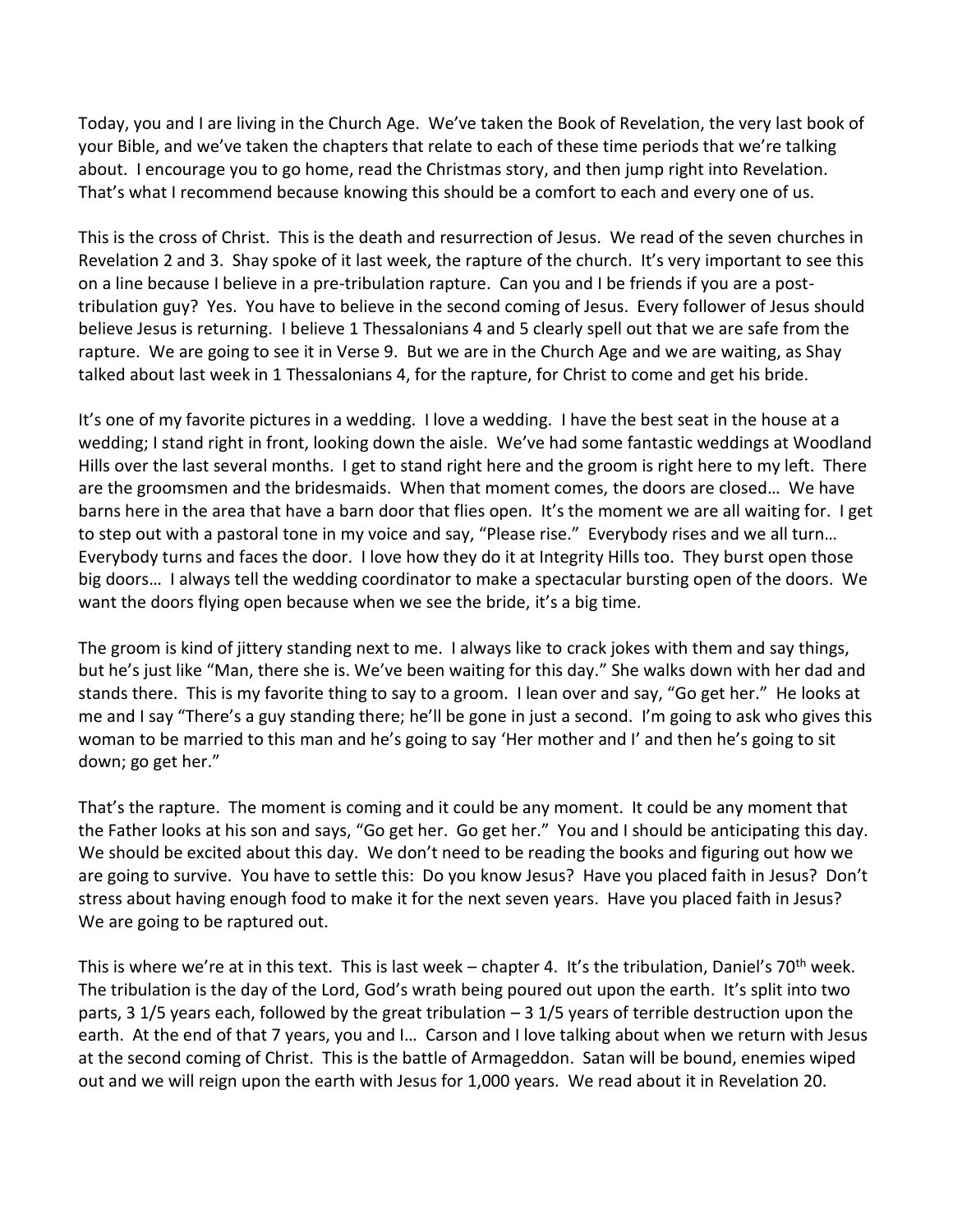My post tribulation friends would say this needs to be moved to here and we are going to be caught up in the air with Jesus and return immediately for the second coming. But I believe very clearly and I hope to show it to you as well, that we are raptured out. This great wrath is poured upon the earth, and we come back with Jesus to reign on earth in what we call simply the millennium, 1,000 years upon the earth with Jesus.

I want to share with you what one scholar says. Jeffery Miller puts it this way. *God's wrath is a terrifying thing.* He's speaking here directly of this 7 year period, the day of the Lord, the tribulation, that 7 year period between the rapture and the second coming of Christ. *And nothing in all of our experience can compare to the dread of being on the receiving end of it*. Look around the world; watch the news. You're saying it can't get worse. Yes, it can. I would submit to you that this is nothing compared. *God's wrath is never poured out on innocent people. Instead, it's recipients are those whose sin is not covered by the blood of Jesus. Humanity is becoming more and more sophisticated in its ability to rebel against God. And his holiness demands a just payment for sins.*

I'm going to stop right there. I know I don't need to give commentary to another man's commentary, but with all that's been going on this past week, I've had many pastor friends who I just watch in the tweets and Facebook and I'm thinking how my generation is becoming very clearly pacifist. We're putting aside evil being judged. This payment for sins is God's holiness we are speaking of. This is why when you read in Romans 13, where it speaks of the governing authorities, the governing authorities, including our president of the United States are servants of God. They are called to punish evil, plain and simple. People will ask me who I'm voting for president. I am going to vote for the person that I believe punishes evil the best. The scripture calls them agents of wrath. Our publically elected officials are agents of wrath, punishing evil. In one translation… This is now my son's new favorite translation. In this translation, they are not called agents of wrath; they are called avengers. They are called to bring God's wrath on evil men.

Jeffrey Miller goes on to say… *Unbelievers, Satan, and this fallen world will be showered in God's wrath during the seven-year tribulation period. God's act of pouring out his wrath on sinful earth while tragic, will summon praise and worship from his saints, who admire God's quality of holiness above all others*.

Watch those pronouns as we jump back in to Verse 4. *But you, brothers and sisters, are not in darkness so that this day should surprise you like a thief. [5](http://www.studylight.org/desk/?q=1th%205:5&t1=en_niv&sr=1) You are all children of the light and children of the day. We do not belong to the night or to the darkness. [6](http://www.studylight.org/desk/?q=1th%205:6&t1=en_niv&sr=1) So then, let us not be like others, who are asleep, but let us be awake and sober. [7](http://www.studylight.org/desk/?q=1th%205:7&t1=en_niv&sr=1) For those who sleep, sleep at night, and those who get drunk, get drunk at night. [8](http://www.studylight.org/desk/?q=1th%205:8&t1=en_niv&sr=1) But since we belong to the day, let us be sober, putting on faith and love as a breastplate, and the hope of salvation as a helmet.* 

Verse 9 is a key verse and if you believe in the post-tribulation rapture, you have to wrestle with Verse 9. You can't dismiss it. You have to wrestle with this verse that John Walvoord hangs so much on and we will see his quote in a second. *[9](http://www.studylight.org/desk/?q=1th%205:9&t1=en_niv&sr=1) For God did not appoint us to suffer wrath but to receive salvation through our Lord Jesus Christ.* And all God's people said… Amen. *[10](http://www.studylight.org/desk/?q=1th%205:10&t1=en_niv&sr=1) He died for us so that, whether we are awake or asleep, we may live together with him. [11](http://www.studylight.org/desk/?q=1th%205:11&t1=en_niv&sr=1) Therefore…* Now this is the tone. You take the good theology and you make sure you're not bringing fear into the lives of believers.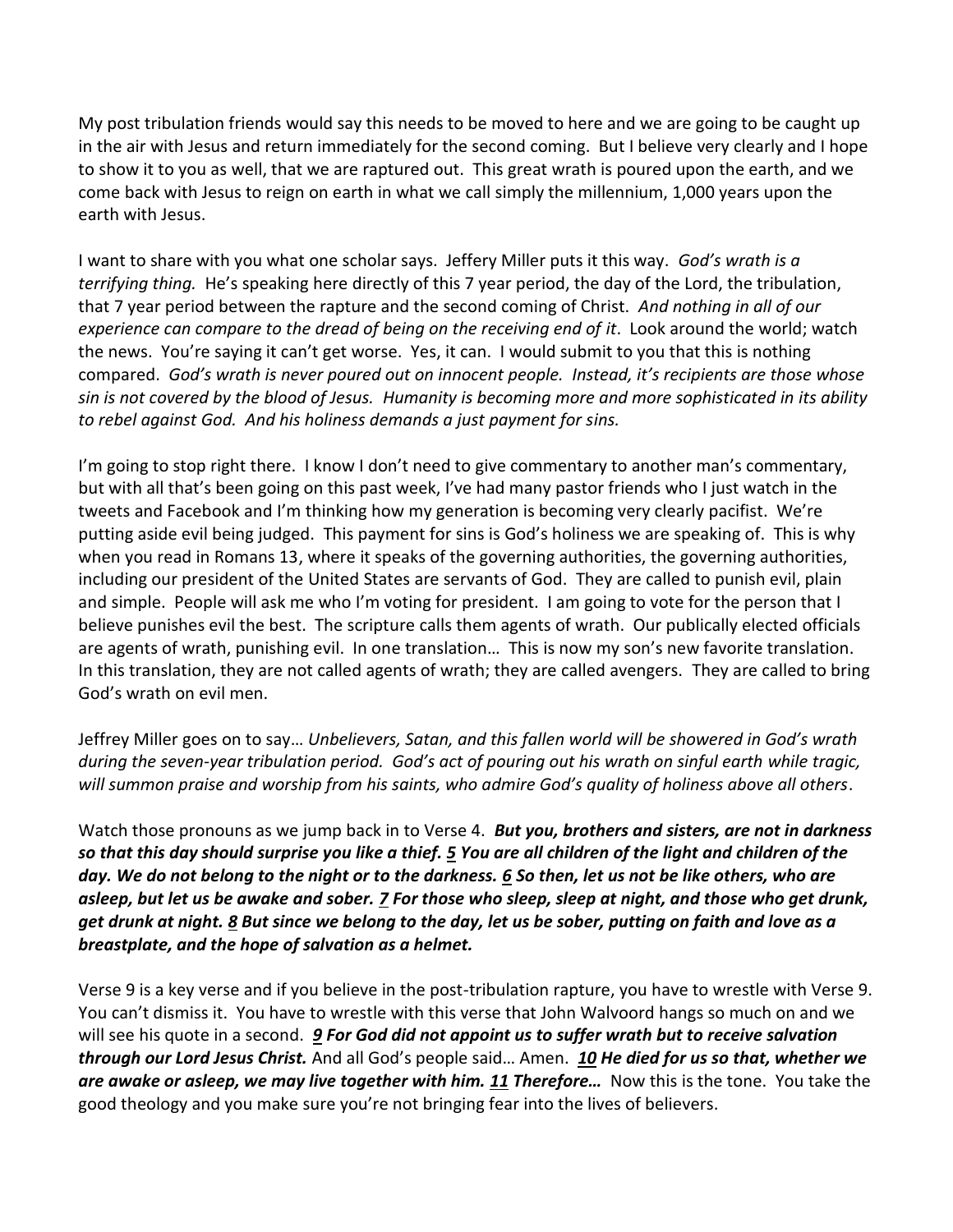I say run from any teacher or pastor that teaches end times to scare you because this is what Paul says to the new believers. *…encourage one another and build each other up, just as in fact you are doing.* Be there for one another. This isn't about pedaling products; this is about making sure people know and are clear with what's going to happen.

If I had only one scholar to read the rest of my life when it comes to eschatology, it would be John Walvoord. He's home with the Lord now. The joke is that all of his charts are completely figured out now. This is what he says. *This earthly wrath does not pertain to those who are in Christ. Their meeting with Christ will be in the air* (1 Thessalonians 4) *and separate from God's dealing with those on earth.* 

Let me take you back to 1 Thessalonians 4 where the gospel was clearly presented about how we mourn. We don't mourn the death of a believer like ordinary men. We mourn with hope. This is exactly what Paul said.

#### **We believe Jesus died and rose again.**

That's the question and the answer. That's what you have to settle today when you understand all of this.

## **We are now informed and settled and do not fear death or wrath.**

We are now informed with how it all is going to go down. It's not going to be aliens or zombies. I don't need Brad Pitt to swing in and save the day. I'm settled. I'm not panicked. I'm not worried. I'm not stressed. Some of you who are newsaholics, I hope you just begin to find peace in understanding all of this and knowing we believe Jesus died and rose again. We are informed, we're settled, and we know how it's all going to happen. We're waiting and we're anticipating the day when the Father turns to his son and says, "Go get her. Go get the church. Go get your bride." We do not fear death or wrath.

I don't have a special room in my house with a special lock on it. I have friends who do; that's where I'll run if I'm wrong about this whole pre-tribulation. That's a joke and that's bad, but again… See, you just laughed at eschatological humor. That's good.

Now this is important when you get to the end of Chapter 5 and the end of this whole letter, you get what we often skim over in our Bible reading plans and in our daily devotionals and it's the final instructions. If you're not careful, you'll just kind of read through that because you just fire off these bullet points. I'll be honest with you, I studied more this week on the prophecy of Chapter 5 then I did on the final instructions and by Thursday, when I had poured over commentaries and read through the stuff, I was pretty fired up. I was ready for it to be today. Lord, please come back. As I turned on the news, I prayed, "Oh, let it be tonight. Let me be literally out in a field with a guy and I'm gone."

Then, when I read the final instruction, I had a completely different tone. It wasn't like I just finished reading Our Daily Bread and now I'm reading for final instructions; I'm anticipating the return of my Lord, Jesus coming for his bride. We will watch his wrath, the payment of sins being poured out. I wish we had time to go into all of it, but we don't.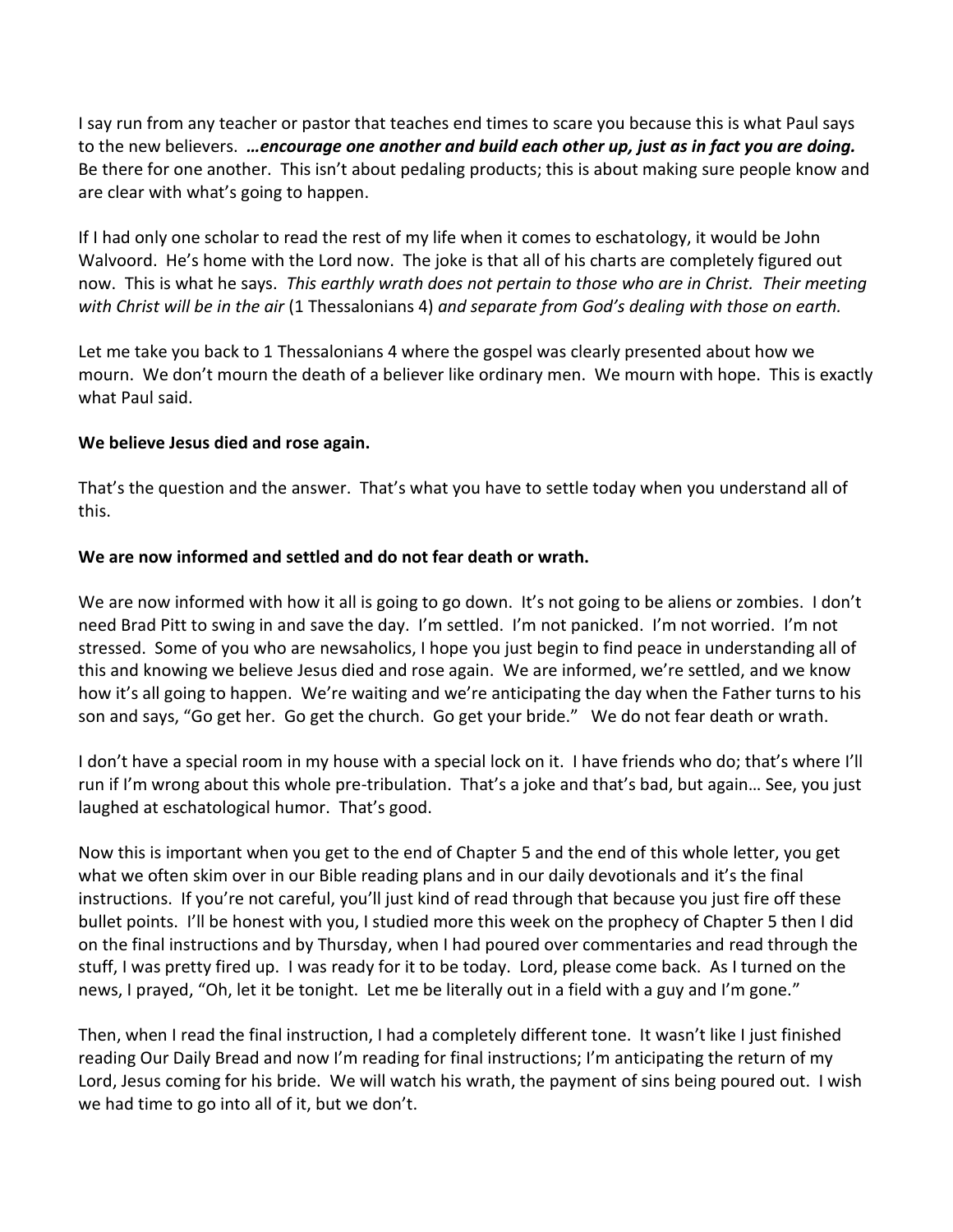But I was getting fired up and then the instructions came. I started to realize this was a lot like a coach in a locker room. I've been in some locker rooms and heard some locker room talks. They fire me up. I'm not going to do a whole lot with what the guy says because I'm not the one actually playing, but I'm ready to go.

I've been invited to speak to some teams before. I listen to the coach beforehand and it changes the way I teach if I come after him. They've learned to not let me go last. I usually go first because I bring everything down and then the coach comes back in and brings them up to send them out on the field. But I've watched those talks and I wonder what the best locker room talk could be because I believe that's the tone in which we should read the final instructions in 1 Thessalonians 5. We know all about how we should be living holy lives and how we know the Lord is returning for the church and we know he is going to take care of all of this when his wrath is poured upon the earth… we know all of this. Now what do we do with it?

I was going to try to memorize this and give it to you, but my coaching moments aren't all that convincing. You've probably seen this play out a time or two in the movies, but I know it's happened where the player goes out and scores a goal for the other team. Everybody pick on him, but I could totally see that happening. You get so fired up in the locker room that you don't know which way you're going when you get out there on the field.

I found this clip and this is my favorite. It's West Virginia Head Coach Bill Stewart. It's the 2008 Fiesta Bowl. They are playing Oklahoma. It's a two-minute clip. He's firing up the team and the only reason I want to show you this is because they've had their practice, they've gone over their charts on the board, they have everything going with the Xs and Os, and they are moving things around. They've done it all and now he's getting them ready for game day. I believe this is the tone in which we read the final instructions in 1 Thessalonians 5.

# [Video clip plays]<https://www.youtube.com/watch?v=X93x8wOivFA>

That's the tone because you are going to see these rapid-fire final instructions are hard to outline. Our thank you notes are going to be within these final instructions. Let's read it with enthusiasm. It's not about leaving here and we all go stand in the parking lot and wait for this happen. We've got stuff to do as we anticipate the Lord's return.

*[12](http://www.studylight.org/desk/?q=1th%205:12&t1=en_niv&sr=1) Now we ask you, brothers and sisters, to acknowledge those who work hard among you, who care for you in the Lord and who admonish you.* Be thankful for those who are encouraging you and challenging you in the faith. *[13](http://www.studylight.org/desk/?q=1th%205:13&t1=en_niv&sr=1) Hold them in the highest regard in love because of their work. Live in peace with each other. [14](http://www.studylight.org/desk/?q=1th%205:14&t1=en_niv&sr=1) And we urge you, brothers and sisters, warn those who are idle and disruptive…* We have no problem doing that at Woodland Hills. We don't want idleness, we don't want the disruption; we have work to do. *…encourage the disheartened, help the weak, be patient with everyone. [15](http://www.studylight.org/desk/?q=1th%205:15&t1=en_niv&sr=1) Make sure that nobody pays back wrong for wrong, but always strive to do what is good for each other and for everyone else.*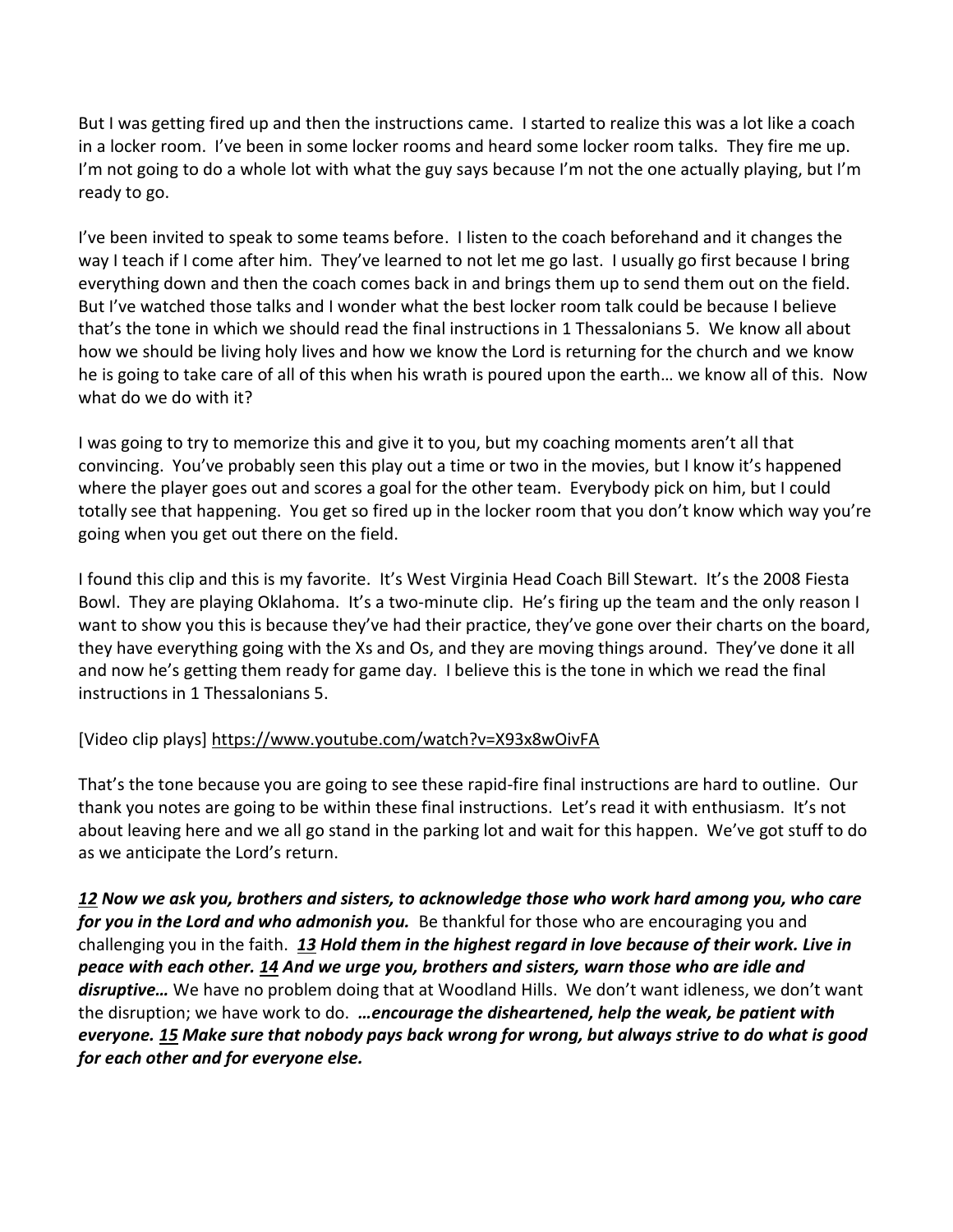*[16](http://www.studylight.org/desk/?q=1th%205:16&t1=en_niv&sr=1) Rejoice always, [17](http://www.studylight.org/desk/?q=1th%205:17&t1=en_niv&sr=1) pray continually[, 18](http://www.studylight.org/desk/?q=1th%205:18&t1=en_niv&sr=1) give thanks in all circumstances; for this is God's will for you in Christ Jesus.* 

*[19](http://www.studylight.org/desk/?q=1th%205:19&t1=en_niv&sr=1) Do not quench the Spirit. [20](http://www.studylight.org/desk/?q=1th%205:20&t1=en_niv&sr=1) Do not treat prophecies with contempt [21](http://www.studylight.org/desk/?q=1th%205:21&t1=en_niv&sr=1) but test them all; hold on to what is good, [22](http://www.studylight.org/desk/?q=1th%205:22&t1=en_niv&sr=1) reject every kind of evil.* 

*[23](http://www.studylight.org/desk/?q=1th%205:23&t1=en_niv&sr=1) May God himself, the God of peace, sanctify you through and through. May your whole spirit, soul and body be kept blameless at the coming of our Lord Jesus Christ. [24](http://www.studylight.org/desk/?q=1th%205:24&t1=en_niv&sr=1) The one who calls you is faithful, and he will do it.* 

*[25](http://www.studylight.org/desk/?q=1th%205:25&t1=en_niv&sr=1) Brothers and sisters, pray for us. [26](http://www.studylight.org/desk/?q=1th%205:26&t1=en_niv&sr=1) Greet all God's people with a holy kiss. [27](http://www.studylight.org/desk/?q=1th%205:27&t1=en_niv&sr=1) I charge you before the Lord to have this letter read to all the brothers and sisters.* 

*[28](http://www.studylight.org/desk/?q=1th%205:28&t1=en_niv&sr=1) The grace of our Lord Jesus Christ be with you.* And all God's people said… Amen.

We are going to take the Lord's Supper today because we are called to be reminded of the death of our Savior, and we are grateful for it. We are to do this to proclaim his death until the Lord returns. If you are not a believer in Christ Jesus, I honestly hope that today is the first time that you take the Lord's Supper. The non-believer can't take the Lord's Supper. The scripture says you would be drinking judgment upon yourself. If you've not placed faith in Jesus, we encourage you not to take it, but what we really would love and our desire would be that today would be the day that you place faith in Jesus Christ. The worry you have, the fear you have of wrath, of death you have is settled in the person of Jesus.

As we pray and thank the Lord for his death for the forgiveness of our sins, this would be the time for you to say, "Lord, I want you as my savior. I confess my sins to you. I am done being in charge of my life; I want you to be my Lord and Savior." If you pray today and place faith in Jesus, we invite you to take the Lord's Supper with us. It's also a time for believers to examine hearts. So I'm going to pray and I'm going to give you a moment.

Father, it is in the name of Jesus that we thank you for the death of Jesus. We believe Jesus died and rose again and today, as we take the Lord's Supper, we recognize the death of our Savior, his body, and his blood. We do not take this lightly. We confess our sins before you. Our desire is to do this to proclaim the Lord's death until he returns.

It's in the name of Jesus that we pray it.

Take a moment to examine your heart and thank the Lord for his death for you.

Paul says this in 1 Corinthians 11: 23-26 *[23](http://www.studylight.org/desk/?q=1co%2011:23&t1=en_niv&sr=1) For I received from the Lord what I also passed on to you: The Lord Jesus, on the night he was betrayed, took bread, [24](http://www.studylight.org/desk/?q=1co%2011:24&t1=en_niv&sr=1) and when he had given thanks, he broke it and said, "This is my body, which is for you; do this in remembrance of me."*